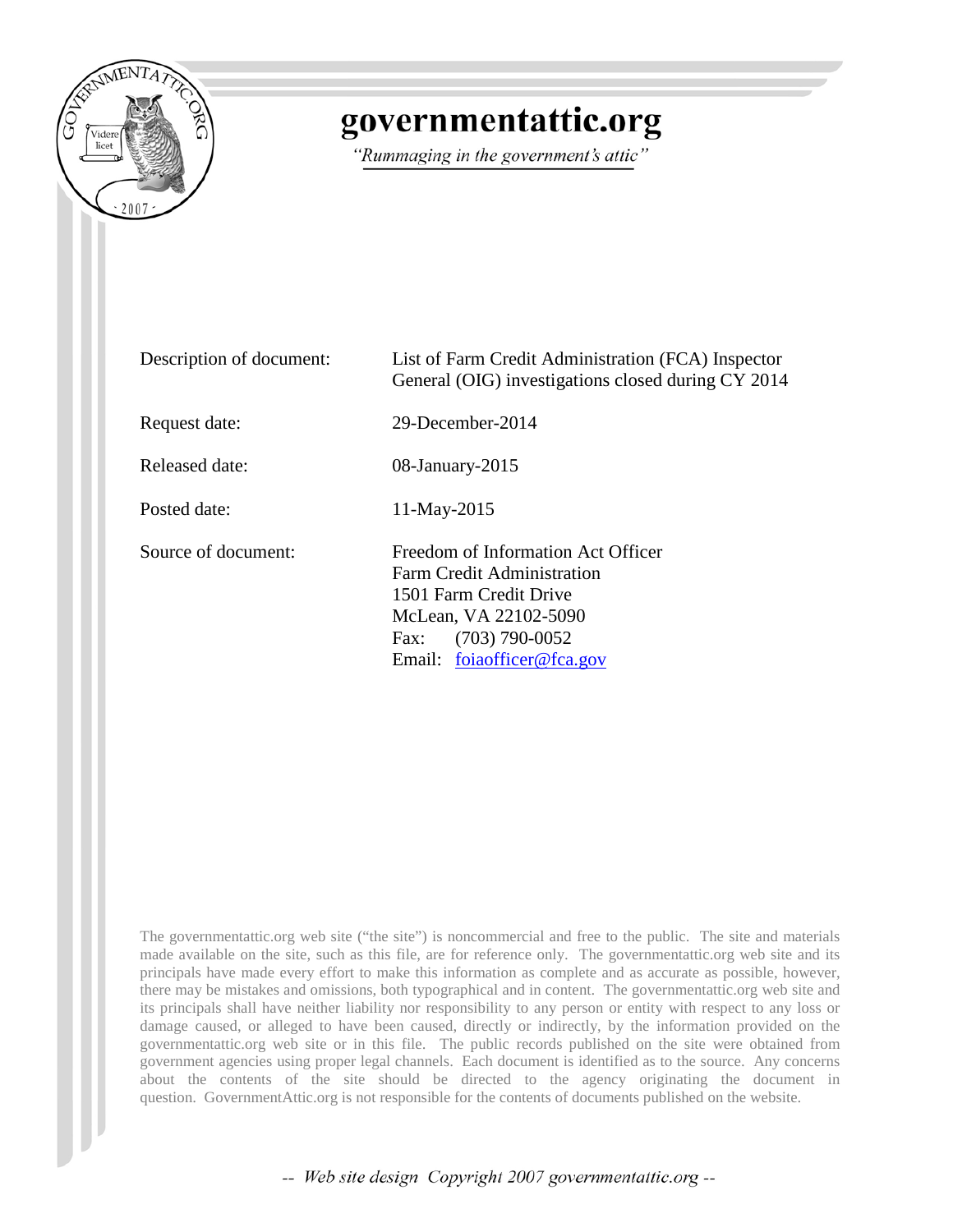From: "Pienta, Jeffrey" Date: Jan 8, 2015 3:57:21 PM Subject: FOIA CTS# 13188

This email is the final response to your Freedom of Information Act, 5 U.S.C. 552 (FOIA), request to the Farm Credit Administration (FCA or Agency) dated December 29, 2014, which we received in the FOIA office on December 31, 2014. You requested "a copy of the list or printout or database listing of IG investigations closed during calendar year 2014." You specifically requested that we "take practicable steps to include, at minimum, the case number, title of the investigation, date the investigation was opened, date the investigation was closed, and any other descriptive fields."

Attached is a one page document, which consists of a print-out of the OIG Investigations Log showing cases OIG closed in calendar year 2014. This printout includes all descriptive fields in OIG's Investigations Log and we believe these fields fully address all of your desired categories of information. I am releasing this to you in its entirety and without redaction. We believe this to be fully responsive to your request.

Generally, pursuant to the FOIA and an FCA regulation, 12 C.F.R. 602.12, the FCA will charge fees for processing these requests. For this request, however, the processing costs were de minimis and we did not assess any fees.

For your information, Congress excluded three discrete categories of law enforcement and national security records from the requirements of the FOIA. See 5 U.S.C. 552(c) (2006 & Supp. IV (2010). This response is limited to those records that are subject to the requirements of the FOIA. This is a standard notification that is given to all our requesters and should not be taken as an indication that excluded records do, or do not, exist.

Please give me a call if you have any questions.

Sincerely,

Jeffrey C. Pienta Senior Attorney Office of General Counsel Farm Credit Administration 1501 Farm Credit Drive McLean, VA 22102

NOTICE: This e-mail transmission contains information that is solely for the use of the individual(s) or entity to whom or which it was addressed. If you are not an intended recipient, any review, copying, printing, disclosure, distribution or any other use of this information may be considered unlawful. If you have received this email in error, please immediately notify the sender by reply e-mail and delete this e-mail from your files. Thank you.